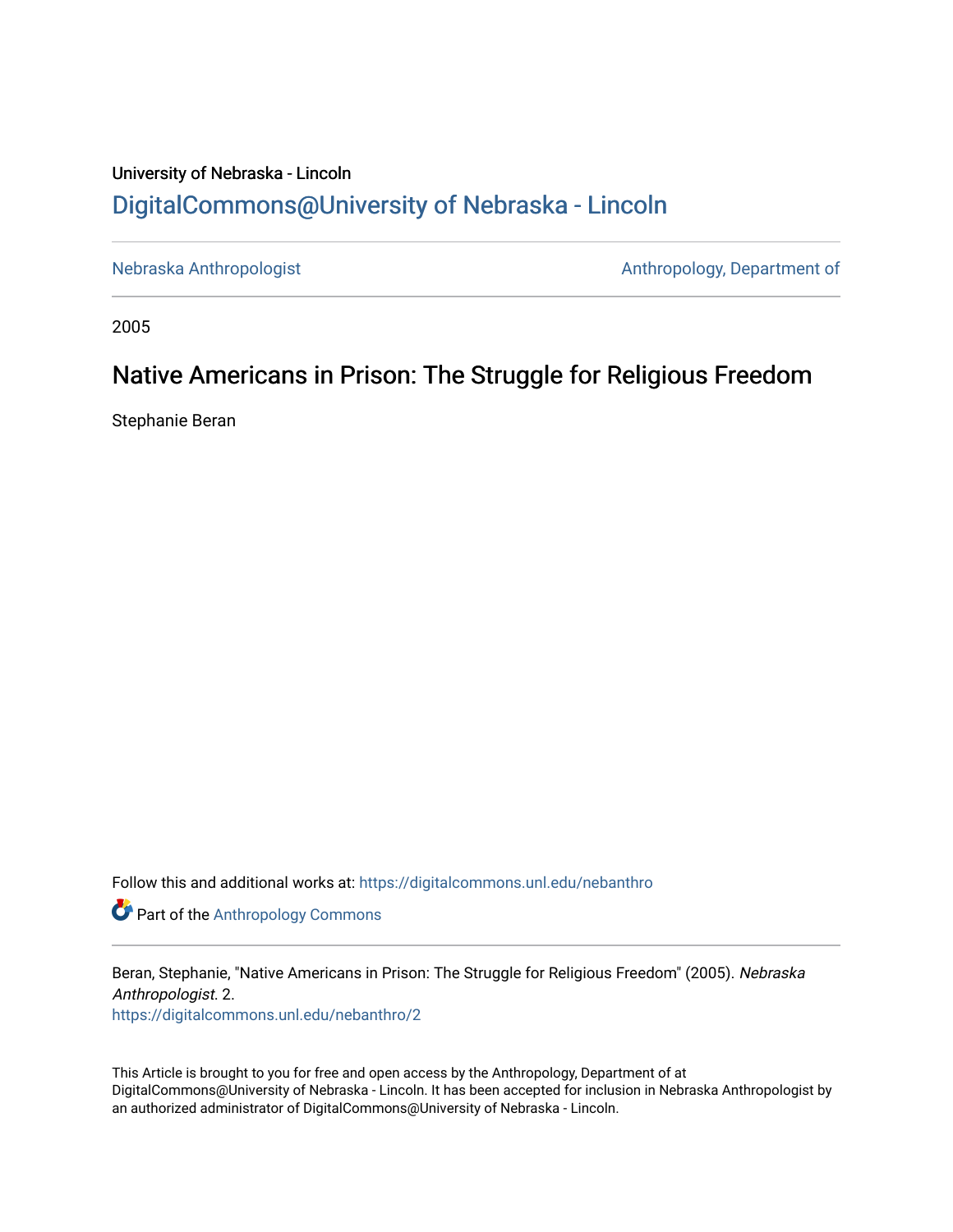# **Native Americans in Prison: The Struggle for Religious Freedom**

## Stephanie Beran

Abstract: *Native peoples account for a disproportionate number of inmates in the current American prison population. Due to differences in the character of practice between Native and Judeo-Christian religions, it has been suggested that Native inmates face challenges that other prisoners do not because their religious needs are poorly understood. In the course of this paper I will discuss the disparities in the religious accommodation of Native inmates, explore how the religious rights of imprisoned Natives have been violated, and present arguments concerning the validity of spirituality as a means of inmate therapy and rehabilitation.* 

#### *Introduction*

In the current American correctional system, Native people account for a significant sector of the total inmate population for most states (Grobsmith 1994: 152; Grobsmith 1989). For example, American Indians comprise only one percent of Nebraska's Native population but make up four percent of the state's prison population (Grobsmith 1994: 35). It has even been estimated that more Native Americans are in prison relative to population size than any other ethnic or cultural group in the United States.

Native inmates are incarcerated for various reasons, and each inmate encounters different problems in the prison system. At the forefront of concerns for many prisoners is the matter of religious freedom and the right to practice cultural traditions while incarcerated. Surviving in the prison system can be a difficult task in itself, but the struggle is compounded when one is denied personal freedoms, such as the right to religious practice and to access counsel from spiritual leaders. This is the quandary faced by many Native American inmates who wish to either continue or begin practicing certain traditions of their indigenous belief systems in prison.

The freedom to believe in and observe the religion of one's choice is the inherent right of all Americans, as detailed in the First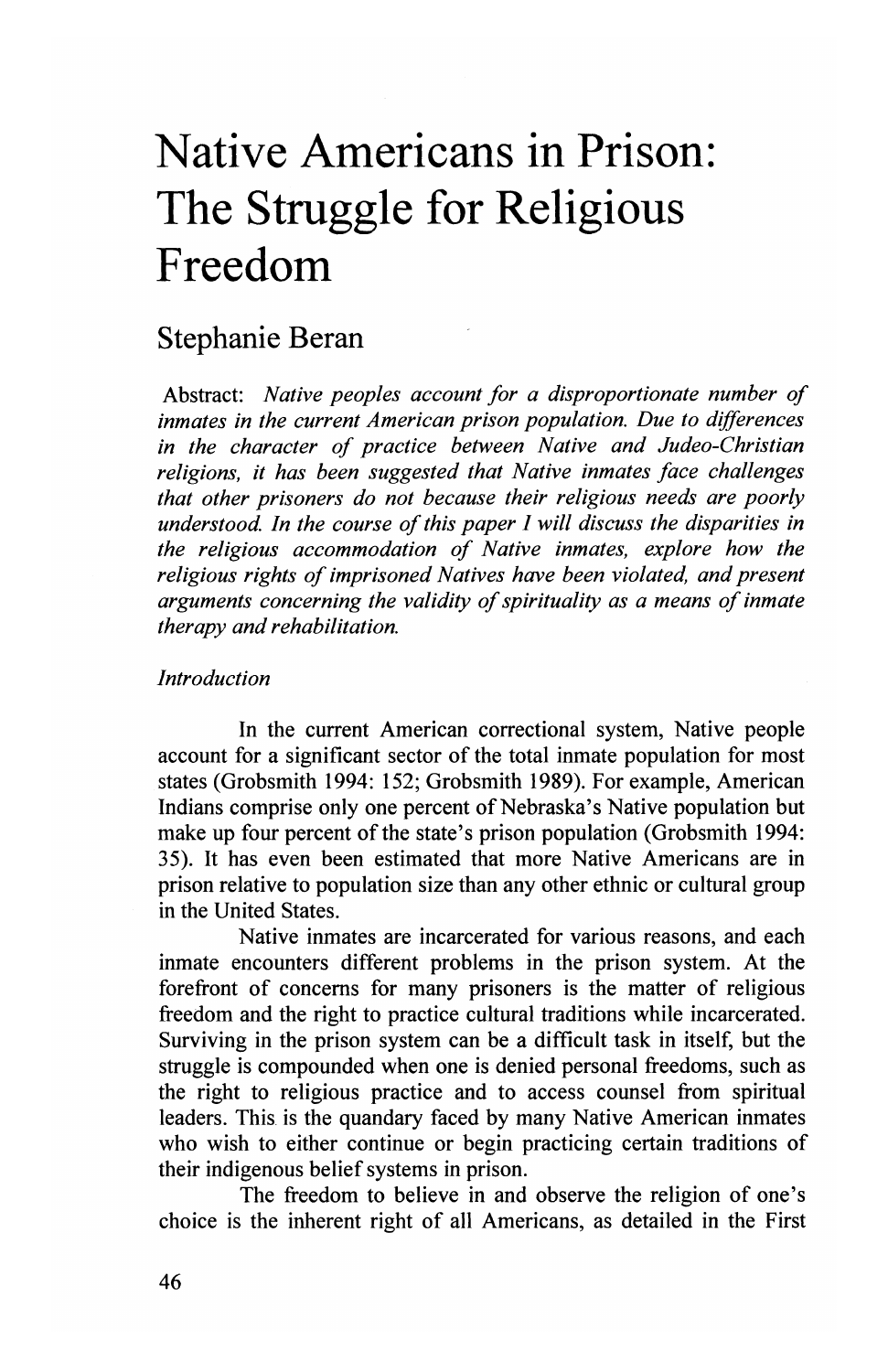Amendment of the Constitution, and this right extends to those Americans serving time in correctional institutions (Solove 1996). Indeed, Christian, Jewish, and Muslim inmates in most facilities are permitted to observe religious holidays and practices. Furthermore, they have access to the counsel of religious leaders of their particular belief system. However, for many American Indian prisoners, the matter of religious practice is not as simple. The difficulty likely originates from the fact that indigenous religions have always been poorly understood by the dominant American culture. For centuries in this country Native peoples have experienced internal colonialism, or a combination of forced assimilation, exploitation, discrimination, dependence, and cultural degradation, and colonizers have rarely been willing to embrace the beliefs of the people they oppress. One of the foundations of indigenous religious systems that is often misunderstood by mainstream Americans is the concept that spirituality is essential for health and well-being in many Native cultures and no separation exists between the religious and secular realms of life (Weaver 2001: 179). As a result, many Native prisoners encounter the significant problem of being unable to satisfy their religious and cultural needs in prison because these needs are either misinterpreted or disregarded.

#### *The Distinctiveness a/Native Religions*

Despite centuries of assimilationist efforts, systematic attempts at cultural extermination, and unrelenting Christian missionary influence, many American Indians have retained elements of their indigenous religions and spiritual belief systems (Michaelsen 1983). **In**  fact, "Today only 10 to 25 percent of the nation's approximately two million Natives identify themselves as Christians" (Weaver 2001: 238). Contrary to the notions of popular culture, there exists no single indigenous religion that encompasses all Native people. **In** reality it is quite the opposite; Native religious systems are highly diverse and vary in a multitude of elements from one Nation to the next (Weaver 2001: 32). Additionally, many Native peoples practice various traditions from indigenous belief systems with aspects of Christianity intermingled, such as in the Native American Church (Grobsmith 1994: 48; Weaver 2001: 278).

Native religions are distinct from the Western religions practiced by the dominant American culture. **In** particular, Native religions revolve around the practice of specific rituals, rather than texts, doctrines, and theology (Weaver 2001: 179). For many American Indians, religion is a fundamental part of life that cannot be separated from one's daily activities and spirituality is integrated as a part of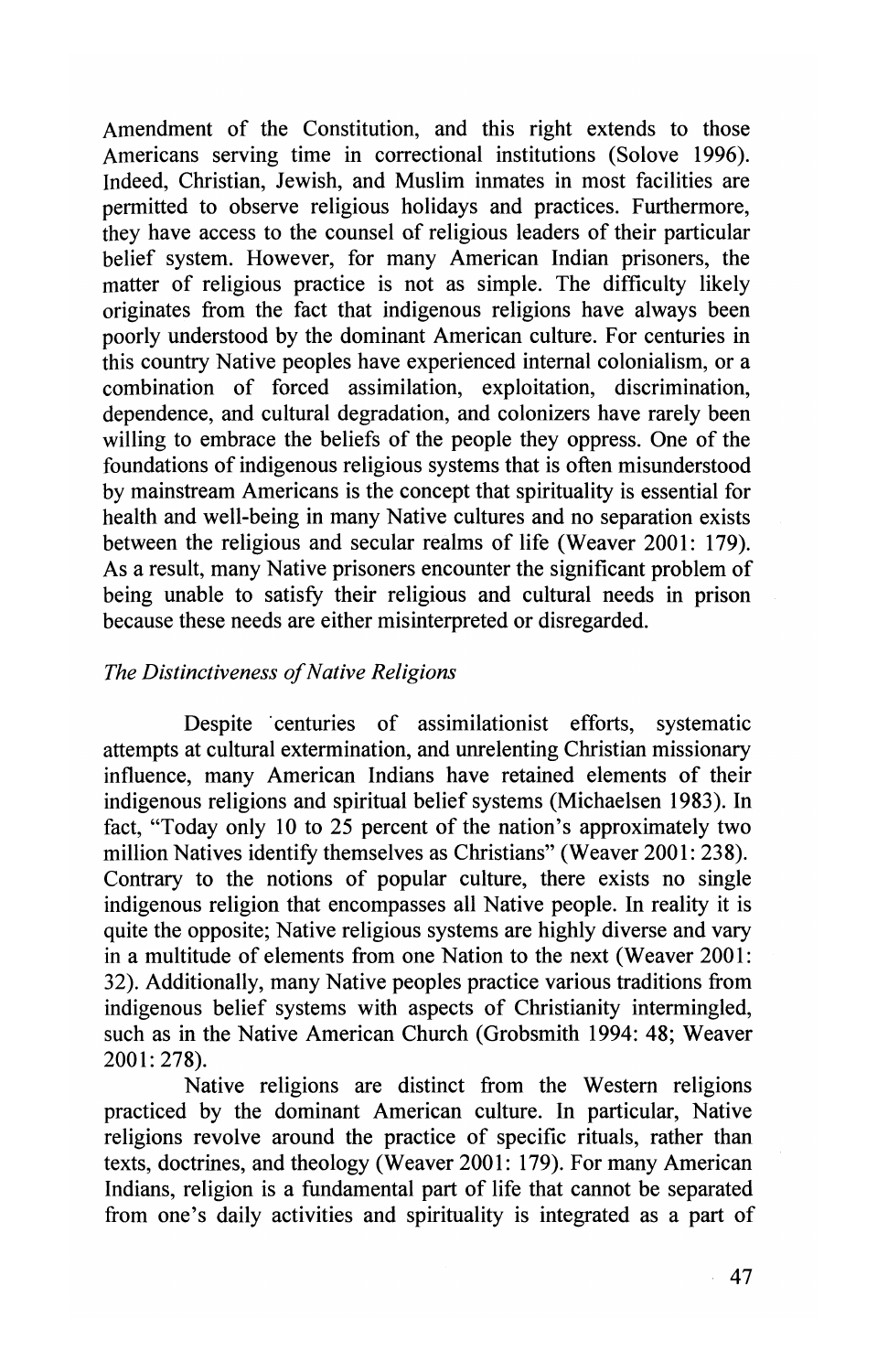existence itself. Because of these characteristics, indigenous ritualistic religions are poorly understood and ill-protected under the First Amendment of the Constitution because practices, unlike beliefs, can be governmentally regulated (Deloria and Lytle 1983: 131; Weaver 2001: 180).

In general, Native individuals who enter the correctional system wish to continue religious practice while in prison. For instance, many inmates would like to participate in sacred pipe and sweat lodge ceremonies, use medicine and prayer bundles, and sing traditional songs, but such a personalized approach to religious practice can seem a daunting task for prison officials (Solove 1996). Due to the distinctiveness of Native spirituality and religious practices, Waldram has commented, "Many Native offenders have special social, cultural and spiritual needs" (1994: 199). One area of concern is the desire for counsel with Elders, medicine men, or other religious specialists who are capable not only of leading religious observances, but who are also valuable healers and mental health counselors. In the world view of many Native Americans, religion and spirituality are inextricably linked with health and medicine, and religious observance can play a powerful role in the healing of social ills, including crime.

#### *A Brief History of the Religious Rights of Inmates*

Since the establishment of the United States government, Native American affairs have fallen into and out of favor with lawmakers and the American public (Weaver 2001: 176). Sometimes Native rights are popular among the dominant culture; more often they are virtually ignored. The history of Native American rights, legislation, and legal affairs has been a long and confusing one, wrought with inequity, contradictions, and misinterpretations. The issue of Native religious rights, and especially those of prisoners, is no exception.

To begin, it must be highlighted that Native tribes in the U.S. are considered "domestic dependent nations" and have a unique relationship with the federal government (Michaelsen 1983: 112). This relationship can be described as that of a "ward and guardian" under the guise of sovereignty (112). Due to this complex connection, American Indians and tribal governments have essentially little or no control in terms of their own religious matters.

For most of U.S. history, Native peoples in this country were not accorded the formal freedom of religious exercise, a right included in the First Amendment. The Free Exercise Clause finally came to include Native Americans in 1968 with the Indian Civil Rights Act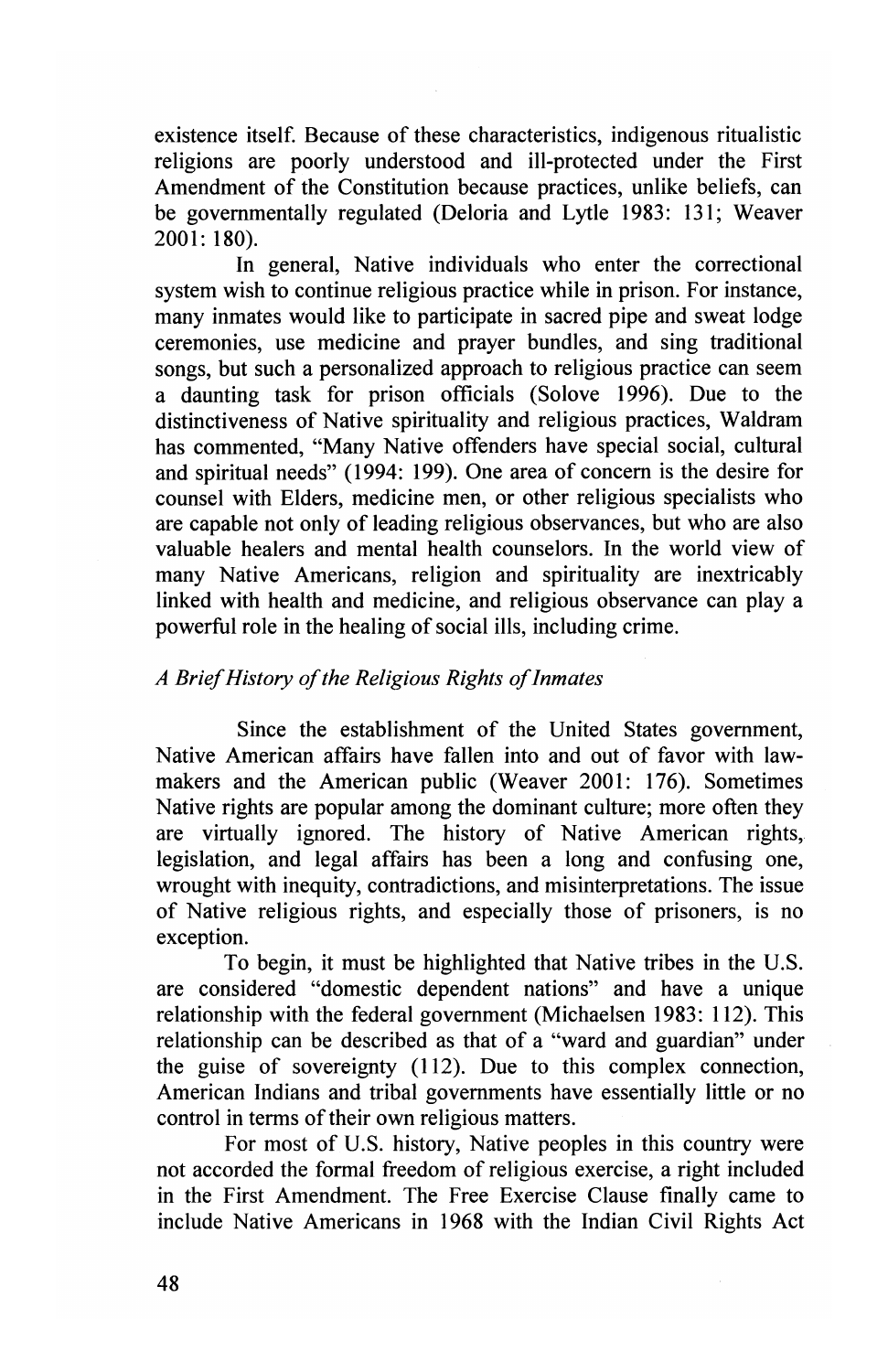(Michaelsen 1983). This inclusion, though, has not been as positive as expected. Due to the dissimilarities between Native and Western religions, the Indian Civil Rights Act only addresses the issue of religious freedom for Native peoples to a limited degree. The act basically serves to restrain the powers of tribal government in terms of prohibiting religious exercise among tribal members. In 1978 Congress established the American Indian Religious Freedom Act, or AIRFA, in order to formally extend the Free Exercise Clause to indigenous American religions (Michaelsen 1983; Weaver 2001: 175). Despite Congress' attempt to assist Native peoples in preserving and protecting their traditional religious beliefs, AIRF A was not especially effective in addressing the free exercise claims of Native Americans, nor did it have significant impact in the courts (Michaelsen 1983). In 1993 several new AIRFA provisions were considered by Congress, one of which concerned Native inmates' right to religious freedom (Weaver 2001: 175). Most of these proposals ultimately failed in Congress, but the amendment known as the Religious Freedom Restoration Act (RFRA) managed to succeed (176).

Congress passed RFRA essentially to increase protections for the free exercise claims of inmates, including Native Americans, by scrutinizing state interests (Solove 1996). Nevertheless, like many of the acts before it, RFRA did not result in uniform or consistent decision-making because courts were unable to balance the free exercise interests of prisoners with the interests of correctional institutions. Additionally, misunderstandings, narrow perspectives of religion, and decisions based on "intuition and conjecture" frequently occurred in court (460). In reference to these problems, Solove has commented:

Religion has been particularly difficult to place on the scale, for courts must evaluate religious practices without becoming entangled in theological issues. Balancing religion is particularly complicated in the prison environment. Engulfed in problems-prison gangs, overcrowding, violence, and riots-and exacerbated by limited finances, outdated facilities,. and a soaring inmate population, prisons must accommodate the demands of a panoply of faiths (Solove 1996: 462).

The U.S. Supreme Court overturned RFRA in 1997, deeming the law unconstitutional and effectively putting an end to the compelling state interest test in cases of religious encroachment (Weaver 2001: 176-177). Then, in 2000, the Religious Land Use and Institutionalized Persons Act was established, part of which reinstated the interest test for the religious claims of inmates in state prisons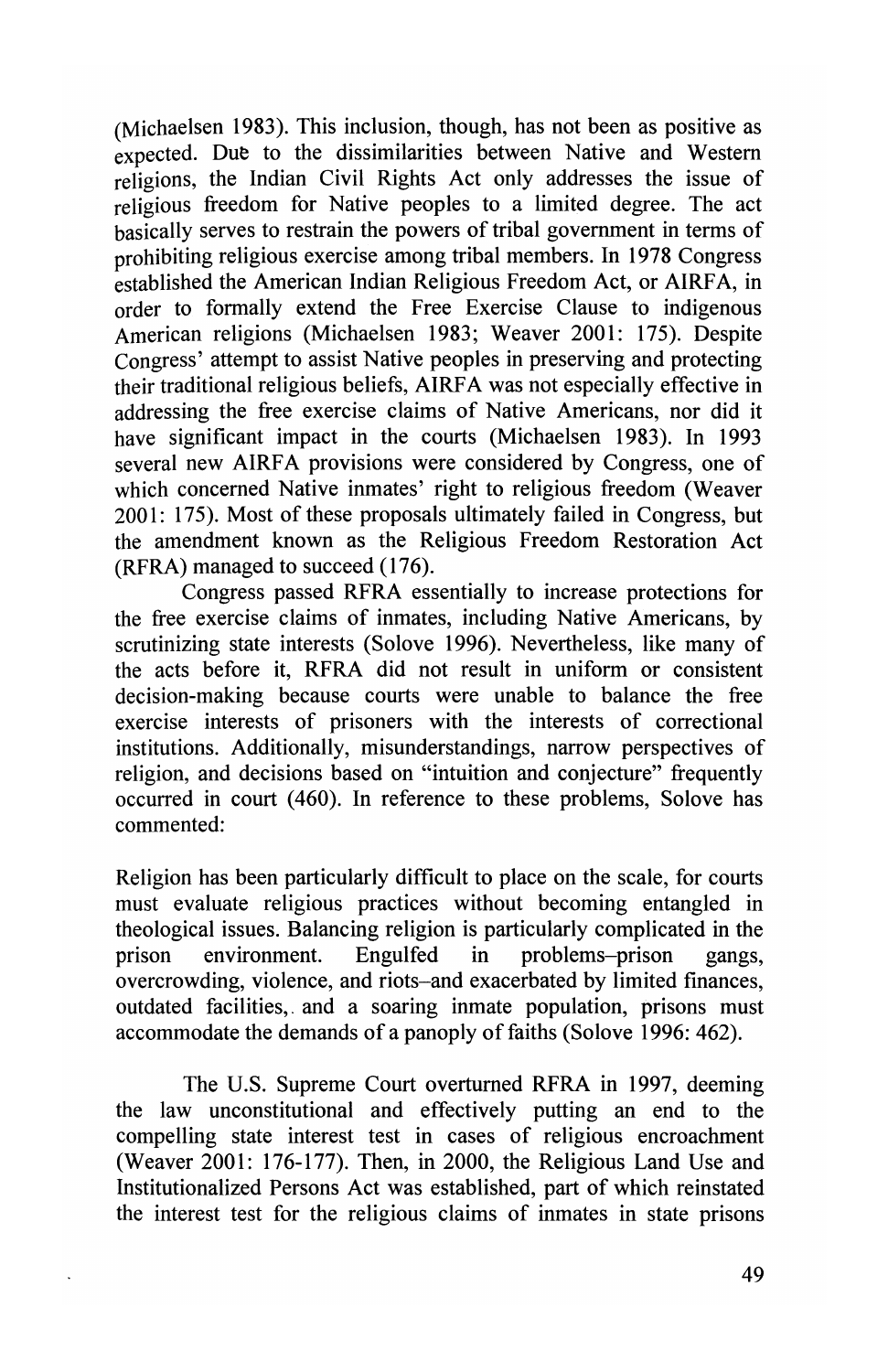(178). Nevertheless, this act has the potential to also be ruled unconstitutional if the issue ever reaches the Supreme Court.

In the view of many Native Americans, religious satisfaction in legal terms has yet to be achieved. Despite the long list of congressional acts and resolutions, Native religious rights and freedoms continue to be ignored, overlooked, denied, and violated in several contexts, including the prison system. In the words of Michaelsen, "It is an understatement to say that the. constitutional protection of religious freedom has not been adequately extended to the practice of traditional religions by Native Americans" (1983: 111).

### *Violations of Inmates' Religious Rights*

The religious and spiritual requirements of incarcerated Native Americans are clearly not being met to a satisfactory degree in most prison systems. Even in those facilities where opportunities for religious practice and activities are available, prisoners often experience discrimination and religious ethnocentrism in the prison environment because of their distinctive cultural needs (Grobsmith 1989). For some prison officials, the religious requests of Native inmates are foreign because religion to most Americans involves weekly observance in a designated place of worship (Waldram 1994). Therefore, the religious needs of Native prisoners are often disregarded. Waldram has described the same situation in Canada despite the legal acknowledgment of Native religions: "Aboriginal spirituality has continued to have problems being recognized as equivalent to other religions" (1994: 199).

One specific example of religious violation that persisted in correctional facilities for years was the forcible cutting of Native inmates' hair upon entering a prison (Grobsmith 1989; Michaelsen 1983; Montana 2000; Solove 1996). In many Native communities, long hair, often worn in braids, is an important symbol of spiritual observance and cultural identity. The requirement for hairstyle conformity was perceived as a considerable violation of religious and cultural expression for Native prisoners, but continued to occur in most correctional institutions.

In 1973, Iowa penitentiary inmate Jerry Teterud filed a complaint against the prison upon denial of his request that all Native inmates be allowed to wear their hair long and in braids if so desired (Michaelsen 1983). In his complaint, Teterud argued that long hair was a religious requirement and to deny prisoners their choice of hairstyle was essentially a violation of their constitutional free exercise rights. Teterud prevailed in court when it was recognized that issues of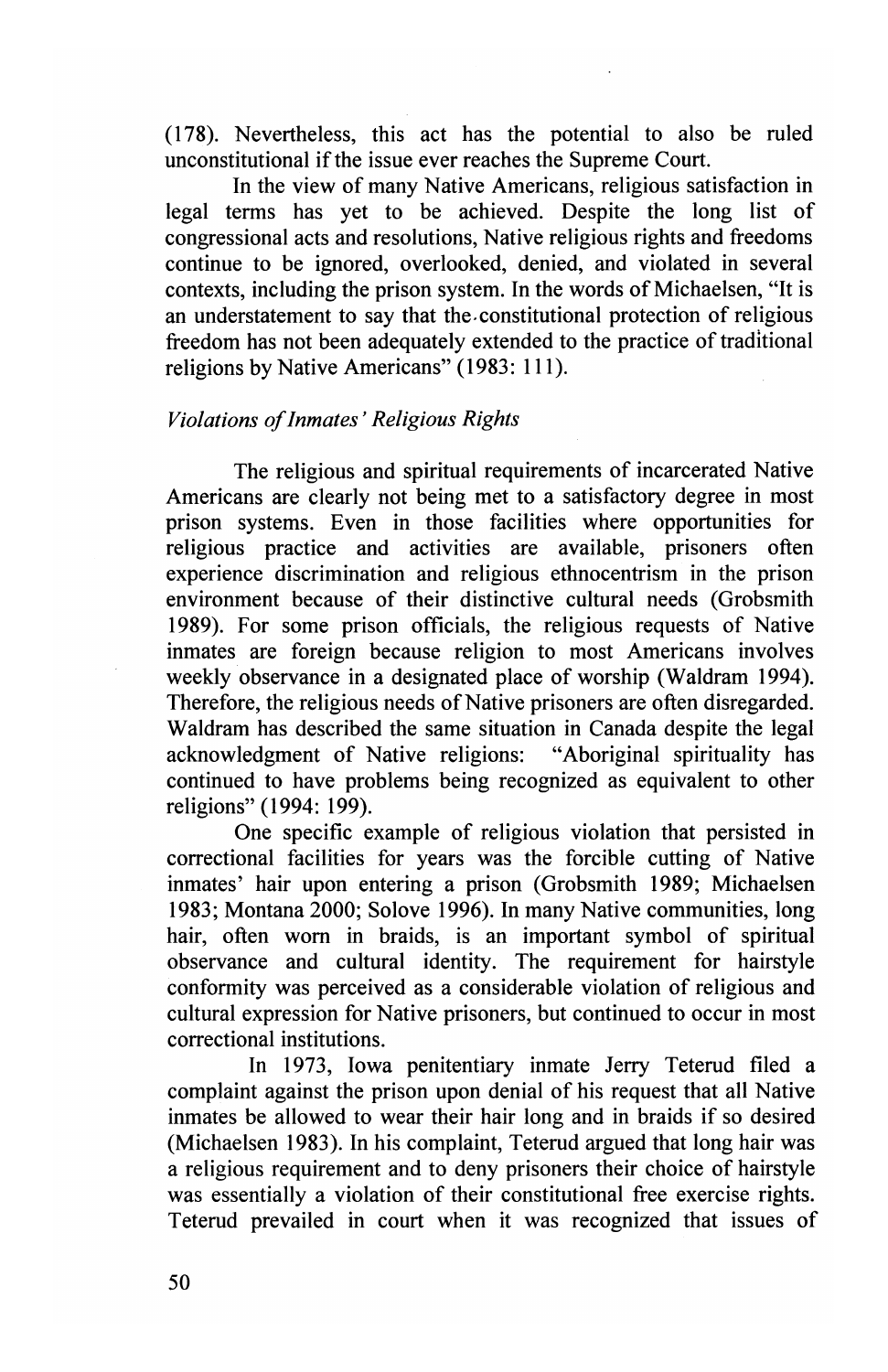cultural significance and manners of lifestyle are indeed tied to Native religious practice. Similar suits appeared in prisons all over the country, and in most cases, courts ruled that the wearing of long hair was a legitimate expression of religious freedom.

Another issue that arises when discussing Native inmates' religious rights is that of peyote use. Peyote is a cactus that grows in the deserts of Mexico and has been used in the region for thousands of years as a means of stimulating visions (Michaelsen 1983). Peyote religions have become part of a "messianic movement" among many Native American communities, and nearly one quarter of all Native Americans describe themselves as practitioners of a peyote religion (Weaver 200]: 277-278). In the Native American Church, peyote is taken as a sacrament that forms the basis of Church services and ceremonies, and members are legally permitted to procure and use peyote in a religious context (Michaelsen 1983).

Although peyote is neither a narcotic nor habit forming, incarcerated members of the Native American Church are not permitted to use peyote because it is considered a potentially harmful substance that may jeopardize prison security (Grobsmith 1989). Several complaints have been filed by inmates who contend that peyote is an integral part of Church services and thus, the denial of its use is a denial of free exercise rights. However, it still remains a rule in all prisons that no inmate is permitted the use of peyote for any reason due to its drug status.

#### *Native Religious Programs in Prisons: Two Examples*

It is evident that the matter of religious and spiritual practice can be a significant concern for imprisoned Native individuals. Many Native inmates feel they are being denied cultural rights when they are not allowed to observe religious traditions as a part of everyday life, making the prison experience that much more difficult. Such is not the case in all correctional facilities, however. In recent years some prison systems have begun to experiment with various Native spirituality programs, some of which have proven to be viable methods of inmate therapy and rehabilitation.

Waldram has conducted research in a Canadian correctional service psychiatric center where Native inmates may participate in traditional spiritual treatments (1994). At the request of Native prisoners, such programs have been available in Canada's correctional system since the 1980s. Native Elders provide spiritual services to inmates that include guidance for fasting, the opportunity for sweat lodge and pipe ceremonies, and spiritual counseling. Furthermore,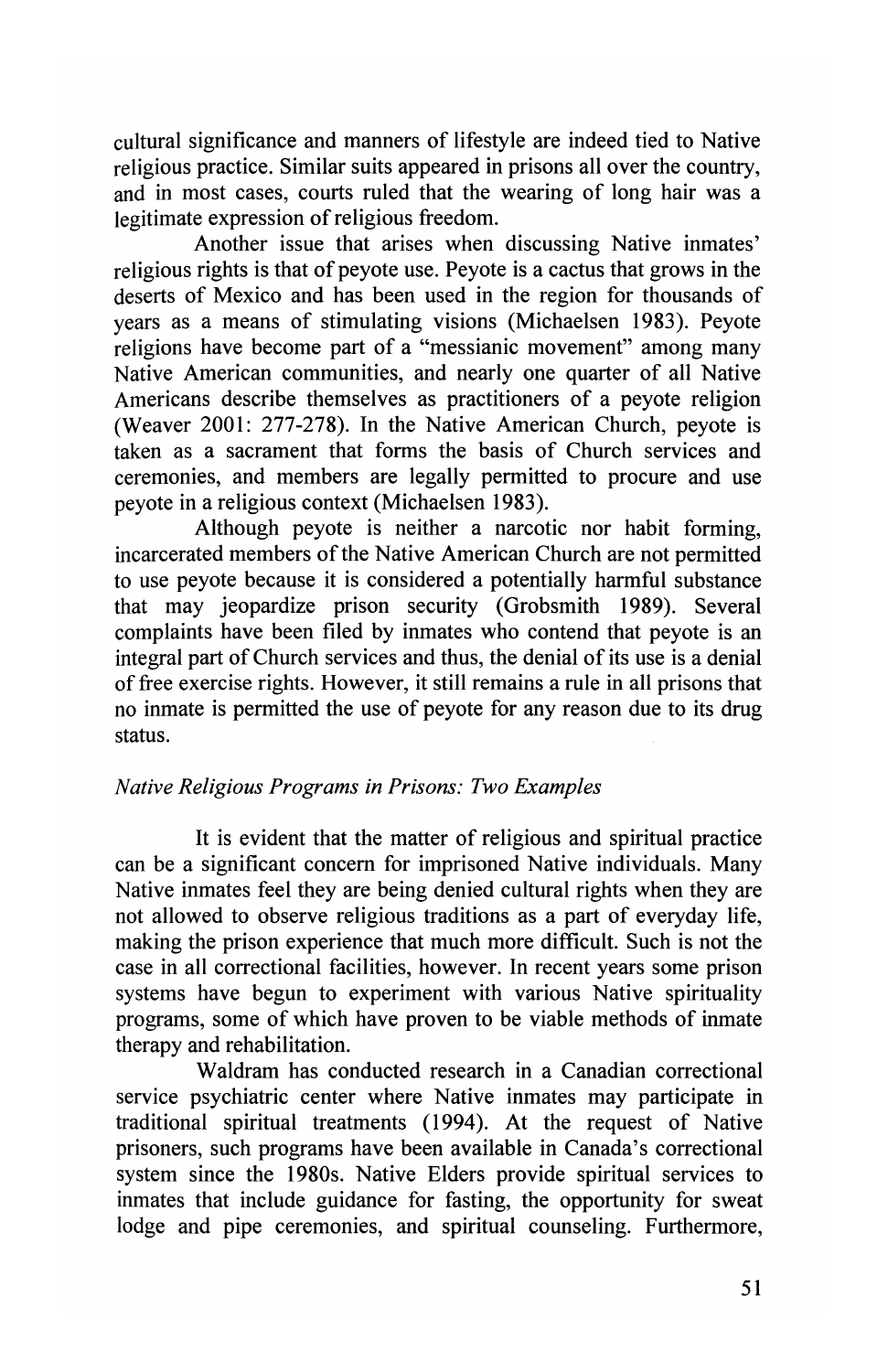Elders attend to requests for religious and cultural education by those inmates who have a desire to revitalize or to learn practices for the first time. According to Waldram, traditional treatments and spiritual guidance in conjunction with the standard psychological and biomedical treatment approaches have improved the lives of many Native inmates in this facility.

Unfortunately, the Canadian spirituality program is not without its problems. Prison officials do not understand that the practice of Native spirituality is unlike that of Christian inmates who are often able to fulfill their religious needs and obligations in a weekly service (Waldram 1994). Some facility staff members also view Native religious practice unfavorably and believe it to be frivolous, "absurd", or a means of garnering special treatment and avoiding other prison programs (1994: 210). In addition, Waldram has noted that Elders are often harassed and their legitimacy questioned by prison staff:

The searching of bundles and sacred pipes continues to be an issue in many prisons. This is in contrast to the accepted practice of allowing priests, for instance, to enter prisons without being subjected to searches or having certain items, such as sacrificial wine, inspected" (1994: 200).

Despite such examples of intolerance and religious ethnocentrism, the spirituality program in the Canadian facility can perhaps serve as one model for introducing Native religions in other prison systems that currently have no options for Native prisoners. Waldram's research indicates that the program has had significantly positive effects on the health and attitudes of inmates for several reasons (1994). First of all, spirituality can be a coping mechanism for prisoners and a means to reduce stress and conflict in the prison community. Inmates are also quite comfortable working with Elders and say they are better able to understand Native problems than non-Native psychologists and institution staff. Elders are highly respected and are trusted to provide appropriate treatments for diseases such as alcoholism and what Waldram has termed "culturally specific mental health problems" brought about by supernatural means (200). Finally, Elder therapy has been valuable to inmates who are unfamiliar with Native traditions and spiritual beliefs, but who would like to reconnect with their Native identity and heritage.

The Native religious program implemented in the Nebraska State Penitentiary is another example of an accommodation effort that has had at least a degree of success. Nebraska's correctional system was among the very first to introduce a sweat lodge in a prison as well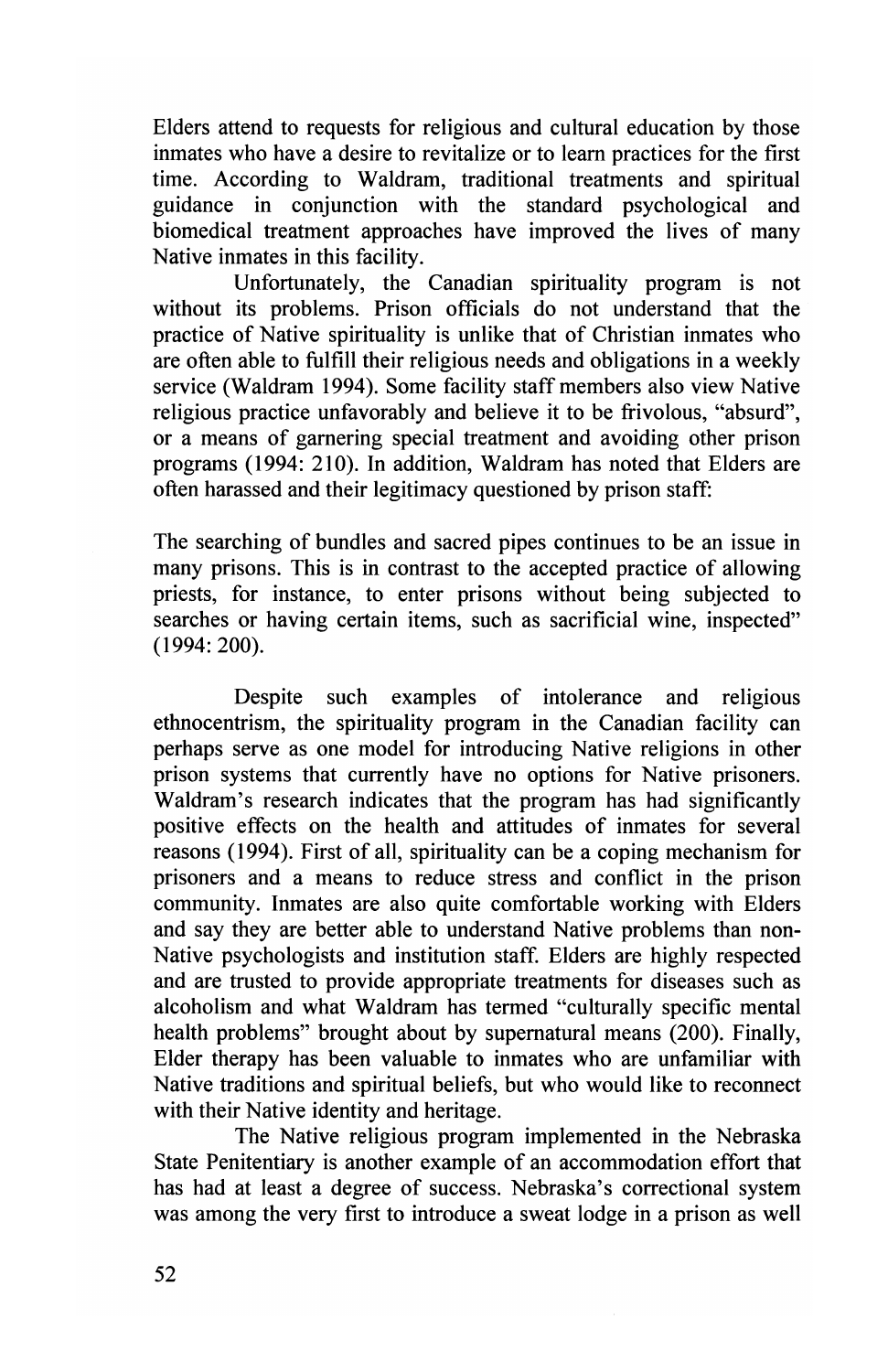as opportunities for both Vision Quests and Sun Dance ceremonies off facility premises (Grobsmith 1989). Nevertheless, inmates still experienced negative attitudes within the prison community, often from the administration and officials who, for instance, questioned the validity of visiting medicine men. **In** response, a group of Native inmates brought a class action suit against Nebraska State prison officials in 1974, demanding free religious exercise and cultural expression for inmates. As a result, a federal consent decree was negotiated between the Department of Corrections and the inmate's lawyers to allow for greater expression of Native identity. This included the wearing of long hair styles, opportunities for counsel with medicine men, and Native American clubs. The decree allows inmates to bring about litigation if they feel their expression rights have been violated.

Native inmates currently in the Nebraska State Penitentiary are to be allowed access to medicine men and religious specialists, and can participate in sweat lodge and Sacred Pipe ceremonies, feasts, powwows, hand games, giveaways, Vision Quests, and an annual Sun Dance in South Dakota (Grobsmith 1989). However, the Native religion program is far from perfect. A number of inmate grievances have stemmed from the eligibility requirements of these activities and from the denial of requests for the participation of inmates' family members. The latest issue to arise in the Native inmate population at the Nebraska State Penitentiary was the claim that prison officials had not been allowing for sweat lodge access, had been intimidating medicine men by questioning their qualifications, and had discontinued the Native American Club because non-Native members were not being allowed to hold leadership positions (Abourezk 2004). A lawsuit was filed against the penitentiary based on the 1974 Consent Decree, and in response to a federal court action regarding this claim, prison officials have proposed to allow inmates two annual powwows, more religious ceremonies and education opportunities, access to medicine men and other religious specialists, and the restoration of the Native American Spiritual and Cultural Awareness Group (O'Hanlon 2004).

Aside from the various problems and difficulties, Grobsmith has indicated that spirituality and religious practice has had positive effects on prisoners (1994: 37). She has noted that, "The majority of Native American inmates depend on a variety of religious and spiritual activities to aid them in their struggle to conquer the problems which plagued their early lives and the incidents that resulted in their incarceration" (Grobsmith 1989: 144). Furthermore, inmates who have never experienced religious or cultural traditions before entering the prison are given the opportunity for cultural education.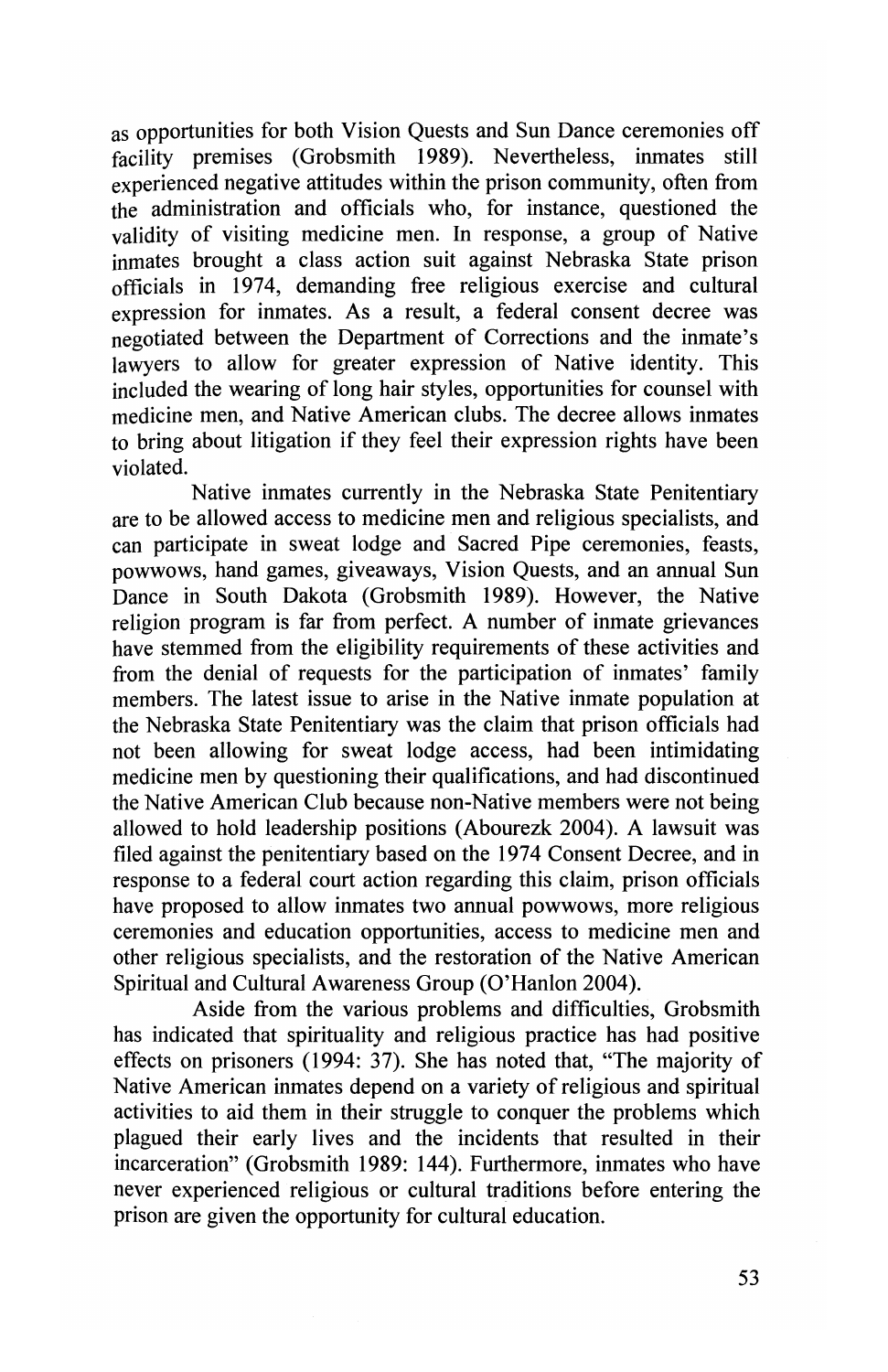*Conclusion* 

It is likely that the Native American struggle for religious freedom will not be alleviated until the mainstream, dominant culture and legal system of this country make a concerted effort not only to recognize the legitimacy of Native religions but also to understand the interconnection between religion, culture, and everyday life for Native peoples. This will require a change in general attitudes as well as an acknowledgment that the denial of one group's rights will ultimately impact the freedom of everyone. Michaelsen put it well when he stated, "The free exercise of religion is a cardinal right of all Americans. Any abridgement of that right is a threat to the common well-being, any advancement of religious freedom enhances that well-being" (1982: 136).

One of the steps ultimately required to achieve religious equality for Native Americans will be the allowance and encouragement of Native religious practice and spiritual observance in prisons. It might be fair to say that Native people in prison, especially those who have resided on a reservation for most of their lives, experience a more profound sense of isolation and separation from their familiar way of life. They have essentially been removed not just from the larger society, but from a distinct cultural environment. Extended family and community support networks are fundamental in Native societies and when an individual enters the prison system, these support networks are severed. Furthermore, many Native inmates have been largely isolated from the dominant culture outside of the prison environment, making the incarceration experience that much more alien. Spiritual and religious programs may have the potential to ease this transition for Native inmates.

Michaelsen's study has suggested that religion can be therapeutic and rehabilitative for Native inmates, most of whom readily accept and embrace the opportunity to reconnect with their cultural heritage behind prison walls (1983). **In** addition, the work of both Michaelsen and Grobsmith have revealed that cultural education and revitalization are very positive influences in the lives of offenders, who generally claim to have gained a more positive outlook for the future (Michaelsen 1983; Grobsmith 1994, 1989). Perhaps cultural identity and spirituality serve as an outlet and alternative to violence, alcohol, and despair. With such high approval of spirituality programs by participants, there is no reason to deny Native inmates spiritual practice. Native Americans in prison should be free to exercise their religious beliefs, just as prisoners subscribing to prevailing western